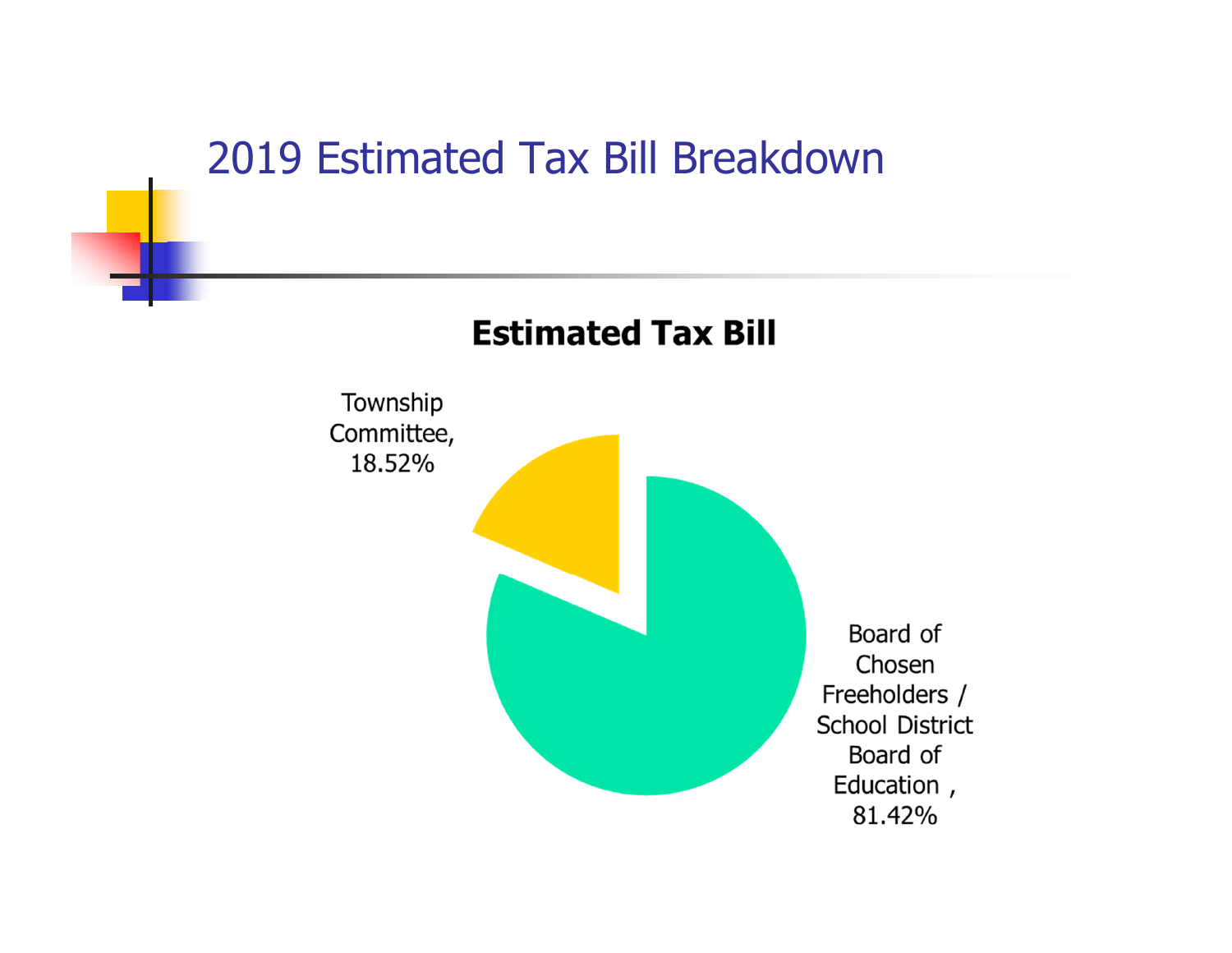#### Assessments, Number of Homes, Tax Collection %

- Assessments 2019 - 232,365,585 2018 - 233,136,875 2017 - 233,729,137 2016 - 236,485,231 2015 - 239,717,632 2014 - 240,197,557
- Number of Homes 2019 - 1102 2018 - 1108 2017 - 1111 2016 - 1123 2015 - 1126 2014 - 1126

■ Tax Collection %  $2018 - 94.62$  $2017 - 94.65$  $2016 - 95.25$  $2015 - 94.77$  $2014 - 94.35$  $2013 - 94.09$ 2012 – 93.46  $2011 - 94.46$  $2010 - 93.68$ 2009 – 95.34 2008 – 95.02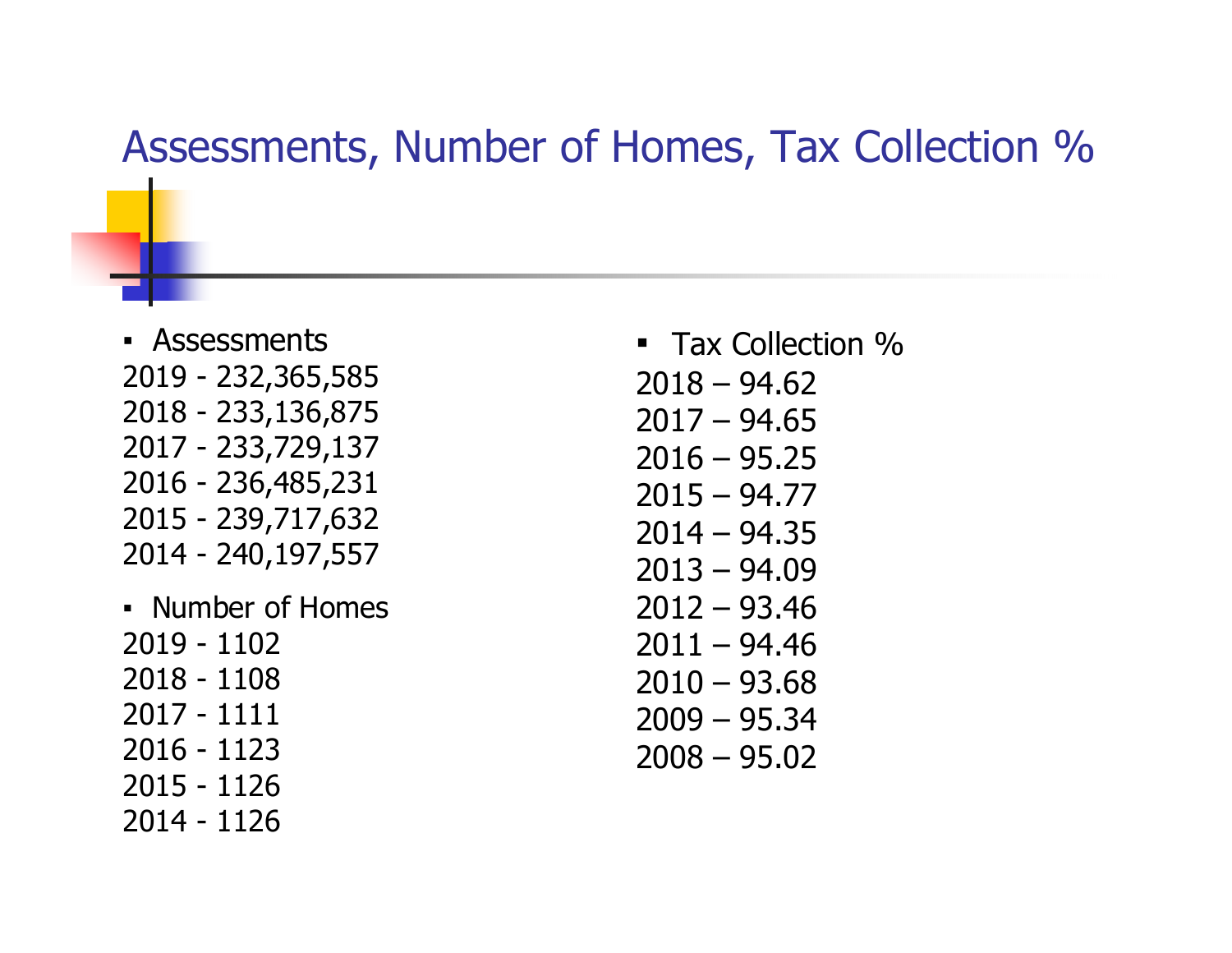# 2019 Revenue Breakdown

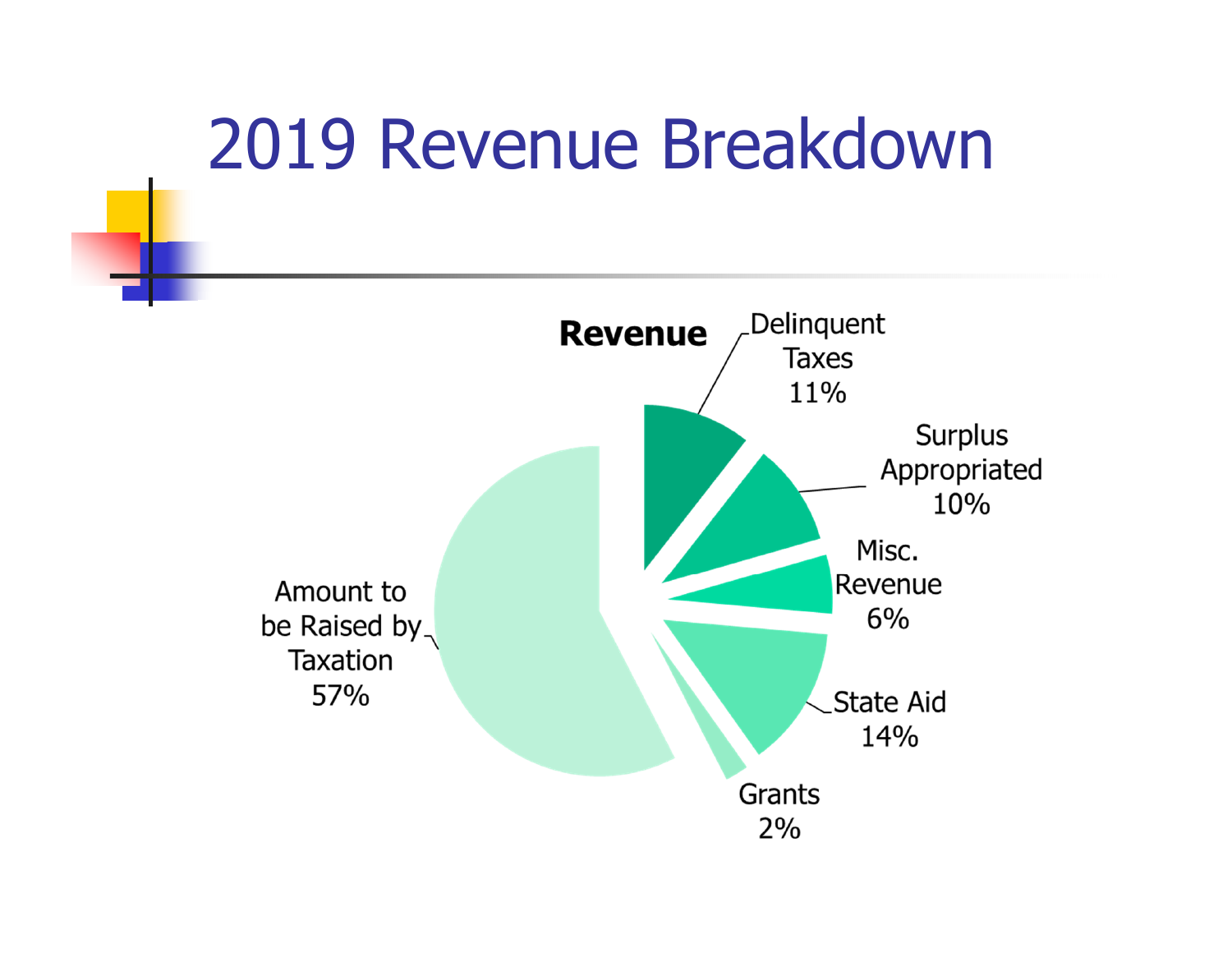# Schedule of Revenues

|                                   | 2019      | 2018      | 2017      | 2016      | 2015      |
|-----------------------------------|-----------|-----------|-----------|-----------|-----------|
| <b>Taxes</b>                      | 1,208,434 | 1,138,113 | 1,090,502 | 1,069,308 | 984,809   |
| <b>State Aid</b>                  | 288,712   | 288,712   | 288,712   | 288,712   | 288,712   |
| Misc.                             | 122,396   | 122,339   | 114,530   | 116,530   | 114,031   |
| Grants                            | 47,749    | 311,985   | 42,970    | 236       | 5,103     |
| Delinquent<br><b>Taxes</b>        | 222,100   | 222,100   | 244,800   | 261,800   | 261,800   |
| <b>Surplus</b><br><b>Budgeted</b> | 209,600   | 205,700   | 183,000   | 164,000   | 146,000   |
| Total                             | 2,098,991 | 2,288,949 | 1,964,514 | 1,900,586 | 1,800,455 |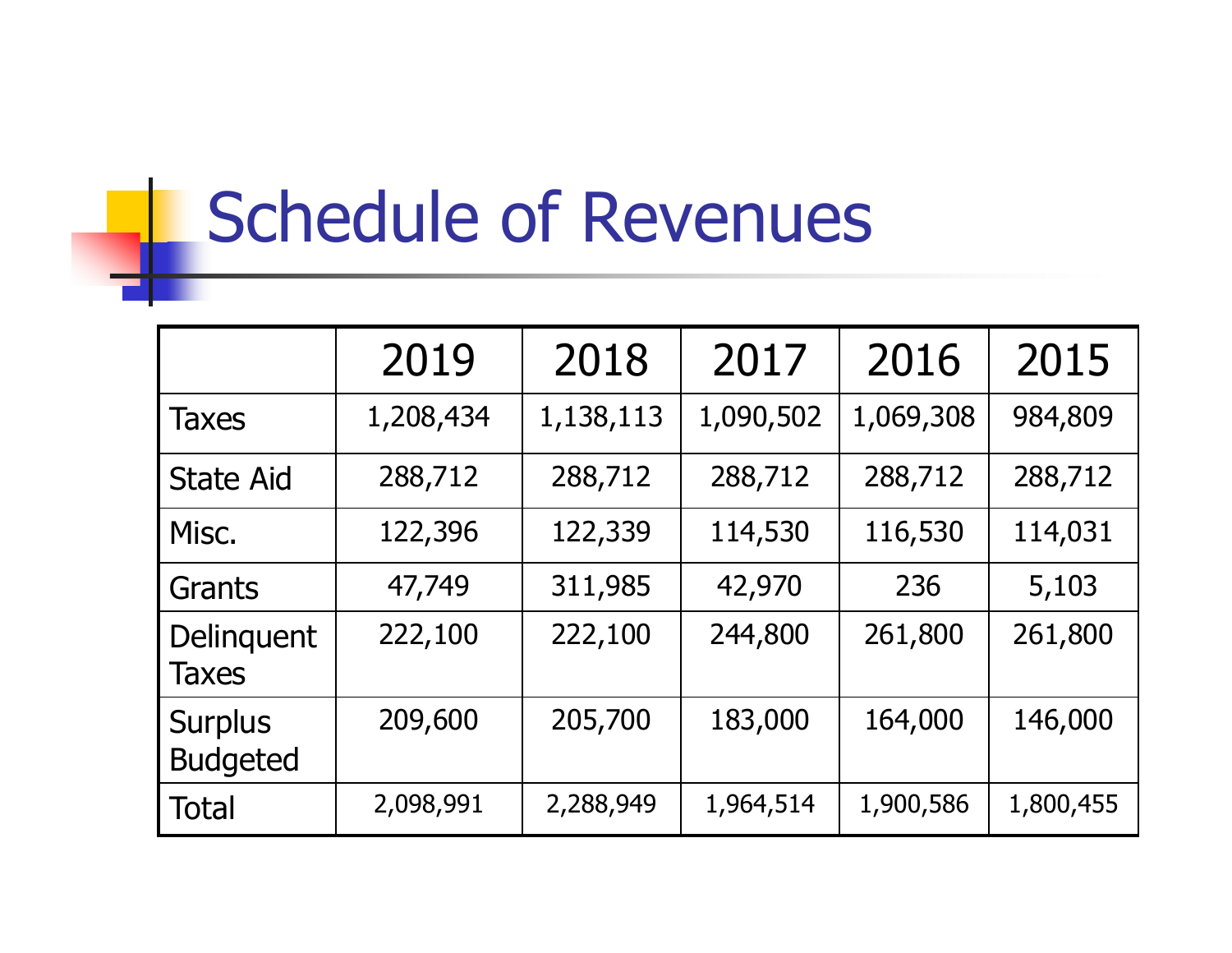## State Aid

|                                                                   | 2019    | 2018    | 2017    | 2016    | 2015    |  |  |
|-------------------------------------------------------------------|---------|---------|---------|---------|---------|--|--|
| <b>State Aid</b>                                                  | 288,712 | 288,712 | 288,712 | 288,712 | 288,712 |  |  |
| Change from<br><b>Prior Year</b>                                  |         |         |         |         |         |  |  |
| A decrease of<br>86,954 since<br>2009.                            |         |         |         |         |         |  |  |
| In 2007 State Aid was 437, 394.94.<br>148,682.94 Higher than 2019 |         |         |         |         |         |  |  |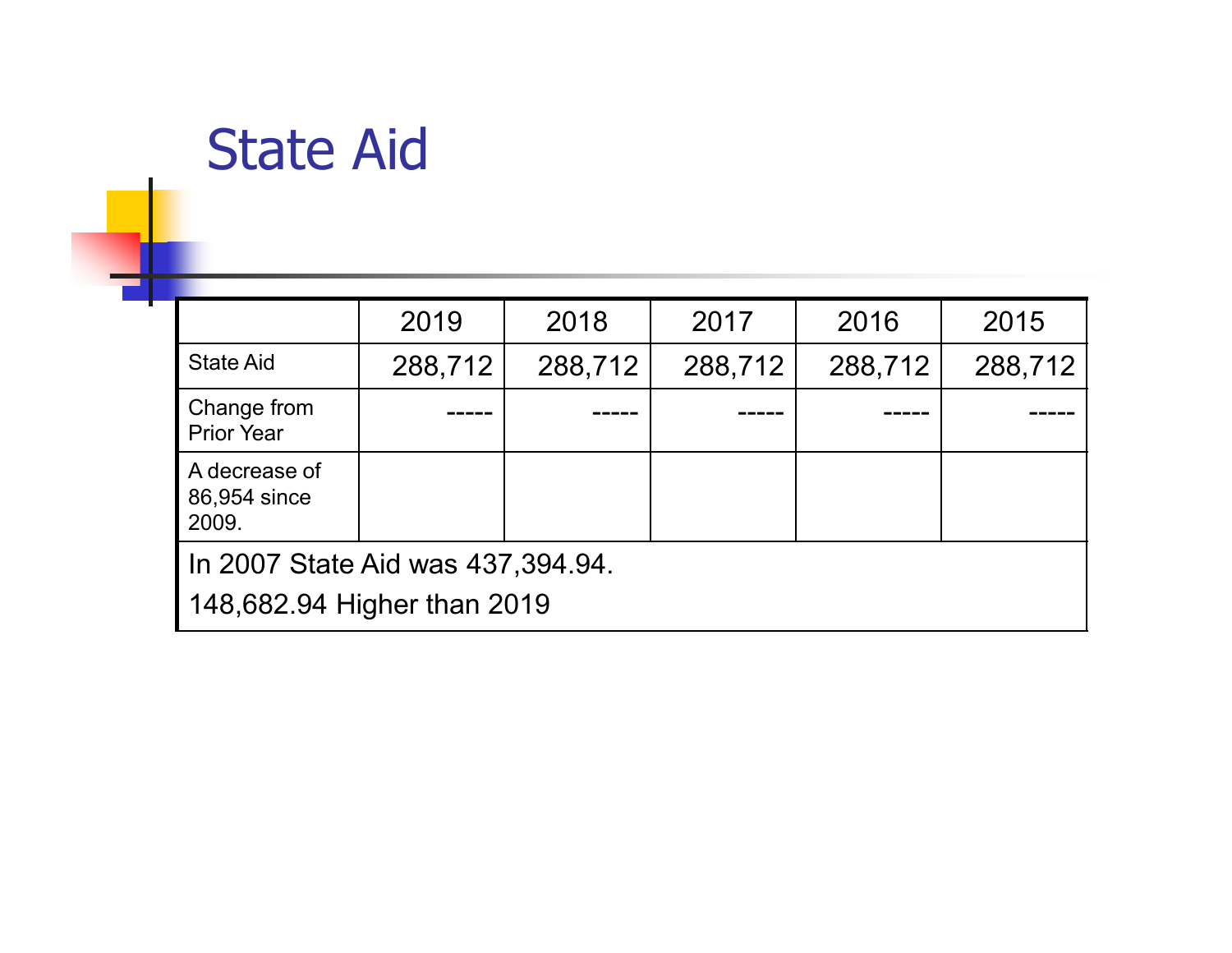# Budgets

|                               | 2019      | 2018      | 2017      | 2016      | 2015      |
|-------------------------------|-----------|-----------|-----------|-----------|-----------|
| <b>Total Budget</b>           | 2,098,991 | 2,288,949 | 1,964,514 | 1,900,586 | 1,800,455 |
| <b>Less Grants</b>            | 51,749    | 311,985   | 46,970    | 4,236     | 9,103     |
| <b>Budget without Grants</b>  | 2,047,242 | 1,976,964 | 1,917,544 | 1,896,350 | 1,791,352 |
| <b>Change from Prior Year</b> | 70,278    | 59,419    | 21,194    | 104,999   | 54,673    |
|                               |           |           |           |           |           |
|                               |           |           |           |           |           |
|                               |           |           |           |           |           |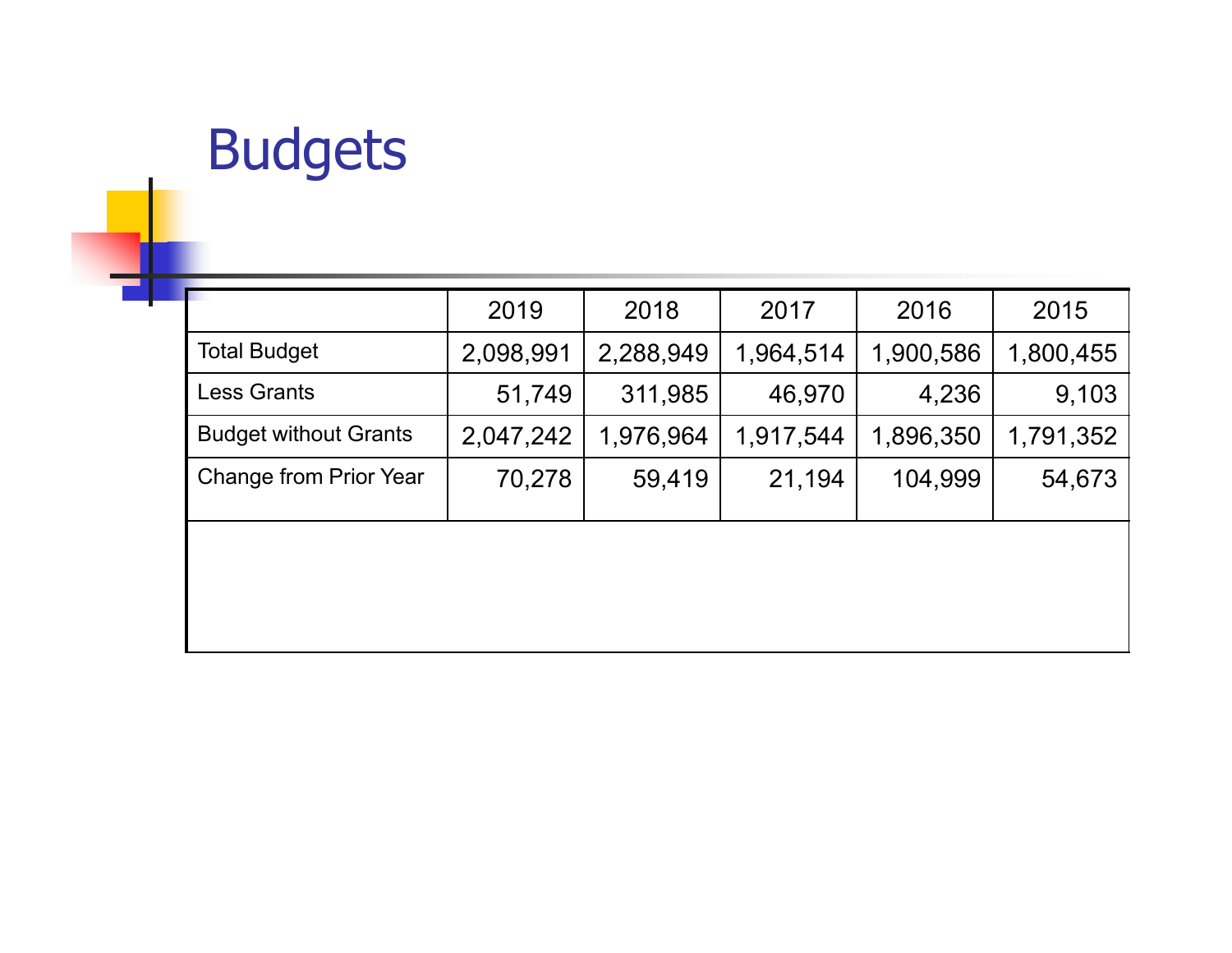## Budgets Continued

|                                                 | 2019        | 2018        | 2017      | 2016      | 2015      |
|-------------------------------------------------|-------------|-------------|-----------|-----------|-----------|
| Salary and Wages                                | 430,753     | 430,370     | 416,569   | 403,889   | 396,447   |
| <b>Other Expenses</b>                           | 1,616,489   | 1,546,594   | 1,500,975 | 1,492,462 | 1,394,905 |
| <b>Total Budget (without</b><br>grants)         | 2,047,242   | 1,976,964   | 1,917,544 | 1,896,350 | 1,791,352 |
|                                                 |             |             |           |           |           |
| <b>Budgeted Salary Change</b>                   | 383         | 13,801      | 12,680    | 7,442     | 29,743    |
|                                                 | $(+0.09\%)$ | $(+3.31\%)$ | (+3.14%)  | (+1.88%)  |           |
| <b>Budgeted Other</b><br><b>Expenses Change</b> | 69,895      | 45,618      | 8,514     | 97,557    | 24,930    |
|                                                 | $(+4.52%)$  | $(+3.04\%)$ | (+0.57%)  |           |           |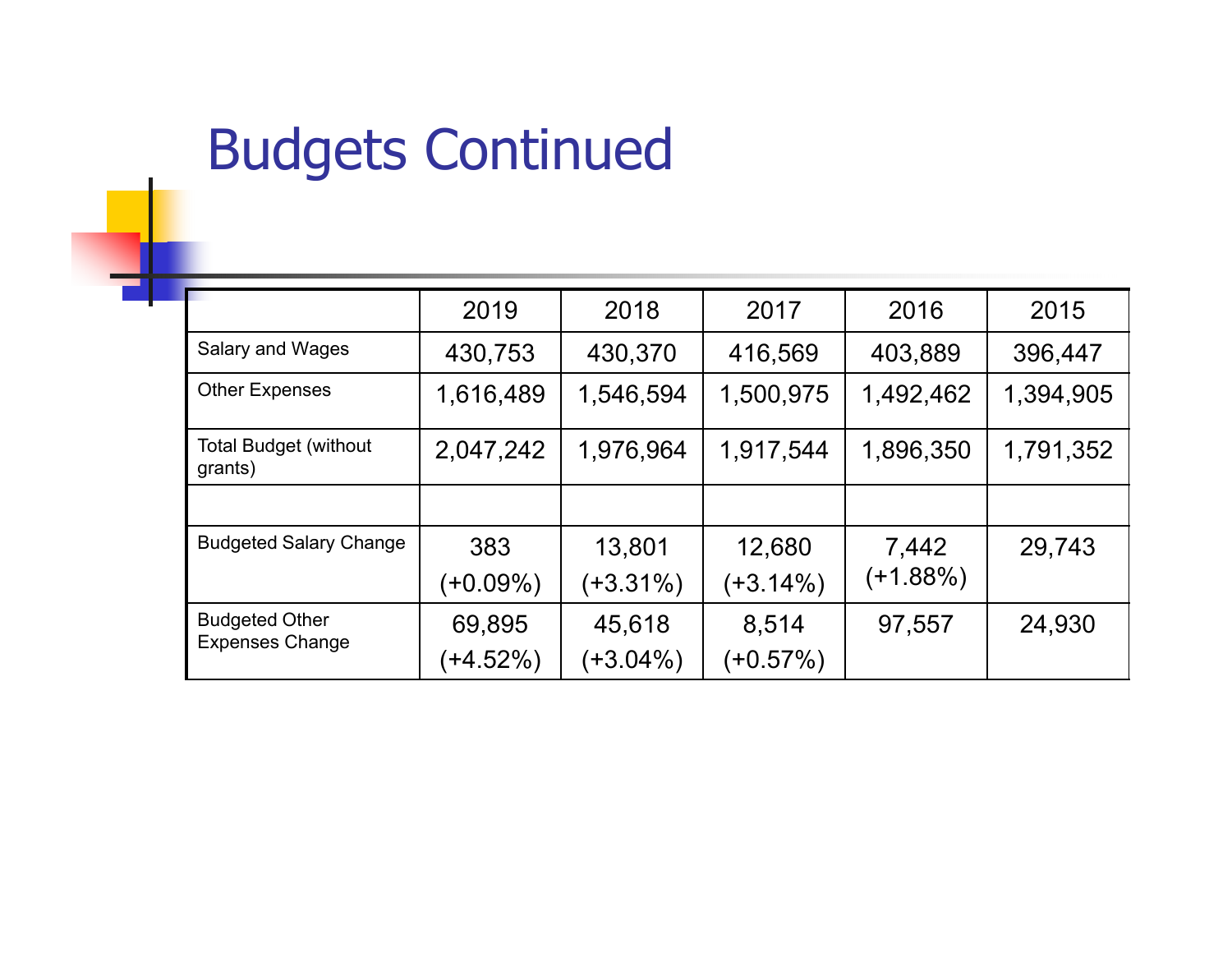#### Comparison of Major Appropriations

|                                       | 2019             | %          | 2018         | %   | 2017           | %  | 2016           | %  | 2015           | %          |
|---------------------------------------|------------------|------------|--------------|-----|----------------|----|----------------|----|----------------|------------|
|                                       |                  |            |              |     |                |    |                |    |                |            |
| Reserve for Uncollected Taxes         | 363,258.26       | <b>18%</b> | 345, 153.71  | 17% | 334,872.27 17% |    | 341,782.14 18% |    | 328,830.51     | <b>18%</b> |
| Debt Service                          | 171,015.00       | 8%         | 130,605.00   | 7%  | 122,796.00     | 6% | 106,515.00     | 6% | 98,309.40      | 5%         |
| Convenience Center                    | 115,200.00       | 6%         | 111,200.00   | 6%  | 104,200.00     | 5% | 104,200.00     | 5% | 117,100.00     | 7%         |
| General Liability Insurance           | 80,000.00        | 4%         | 80,000.00    | 4%  | 79,000.00      | 4% | 76,000.00      | 4% | 76,000.00      | 4%         |
| Capital Improvement Fund              | 64,000.00        | 3%         | 120,000.00   | 6%  | 120,000.00     | 6% | 100,000.00     | 5% | 40,000.00      | 2%         |
| <b>Workers Compensation Insurance</b> | 55,000.00        | 3%         | 49,000.00    | 2%  | 49,000.00      | 3% | 46,500.00      | 2% | 46,500.00      | 3%         |
| Aid to Fire Company                   | 55,000.00        | 3%         | 55,000.00    | 3%  | 50,000.00      | 3% | 50,000.00      | 3% | 45,000.00      | 3%         |
| Aid to Rescue Squad                   | 52,500.00        | 3%         | 52,500.00    | 3%  | 50,000.00      | 3% | 50,000.00      | 3% | 43,500.00      | 2%         |
| Electricity                           | 49,000.00        | 2%         | 52,000.00    | 3%  | 55,000.00      | 3% | 55,000.00      | 3% | 55,000.00      | 3%         |
| Pension                               | 37,245.00        | 2%         | 34,616.01    | 2%  | 36,316.00      | 2% | 34,941.00      | 2% | 38,319.00      | 2%         |
| All Others                            | 1,005,023.70 49% |            | 946,888.99   | 48% | 916,360.03 48% |    | 931,411.97 49% |    | 902,792.20 50% |            |
| Total Budget (without grants)         | 2,047,241.96     |            | 1,976,963.71 |     | 1,917,544.30   |    | 1,896,350.11   |    | 1,791,351.11   |            |
|                                       |                  |            |              |     |                |    |                |    |                |            |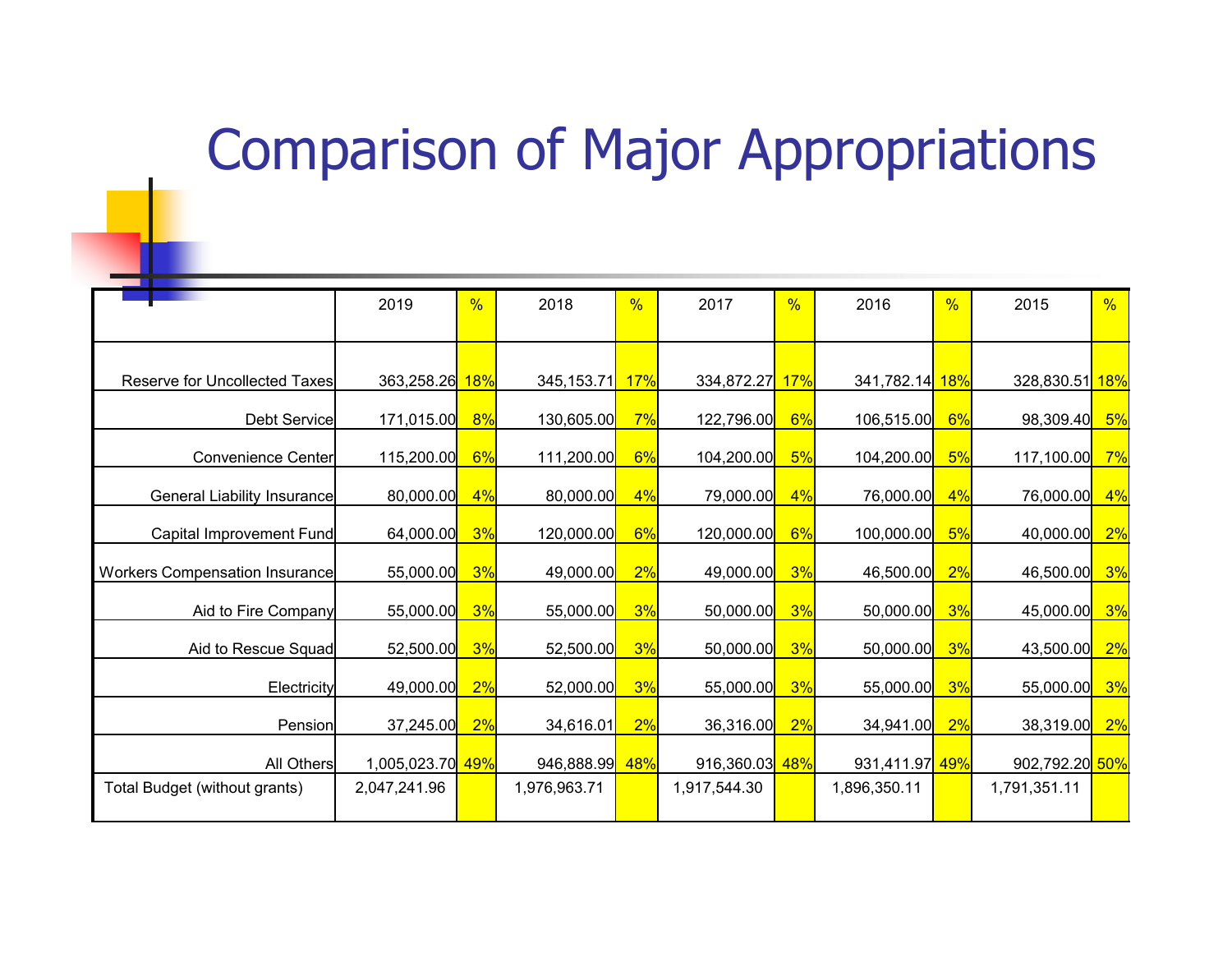## Local Tax Rates & Local Taxes

| Year                                              | Average<br>House | <b>Tax Rate</b> | Local<br><b>Taxes</b> | <b>Tax Rate</b><br>Increase | Local<br><b>Taxes</b><br>Increase |  |
|---------------------------------------------------|------------------|-----------------|-----------------------|-----------------------------|-----------------------------------|--|
| 2019                                              | 170,000          | 0.520           | 884.00                | 0.031                       | 52.70                             |  |
| 2018                                              | 170,000          | 0.489           | 831.30                | 0.022                       | 37.40                             |  |
| 2017                                              | 170,000          | 0.467           | 793.90                | 0.015                       | 25.50                             |  |
| 2016                                              | 170,000          | 0.452           | 768.40                | 0.041                       | 70.04                             |  |
| 2015                                              | 170,000          | 0.411           | 698.36                | 0.029                       | 49.30                             |  |
| 2014                                              | 170,000          | 0.382           | 649.06                | 0.016                       | 28.56                             |  |
| 2013                                              | 170,000          | 0.365           | 620.50                | 0.022                       | 35.70                             |  |
| 2012                                              | 170,000          | 0.344           | 584.80                | 0.020                       | 34.00                             |  |
| 2011                                              | 170,000          | 0.324           | 550.80                | 0.014                       | 23.80                             |  |
| 2010                                              | 170,000          | 0.310           | 527.00                | revaluation                 | $-8.50$                           |  |
| \$348.50 over 10 years (average \$34.85 per year) |                  |                 |                       |                             |                                   |  |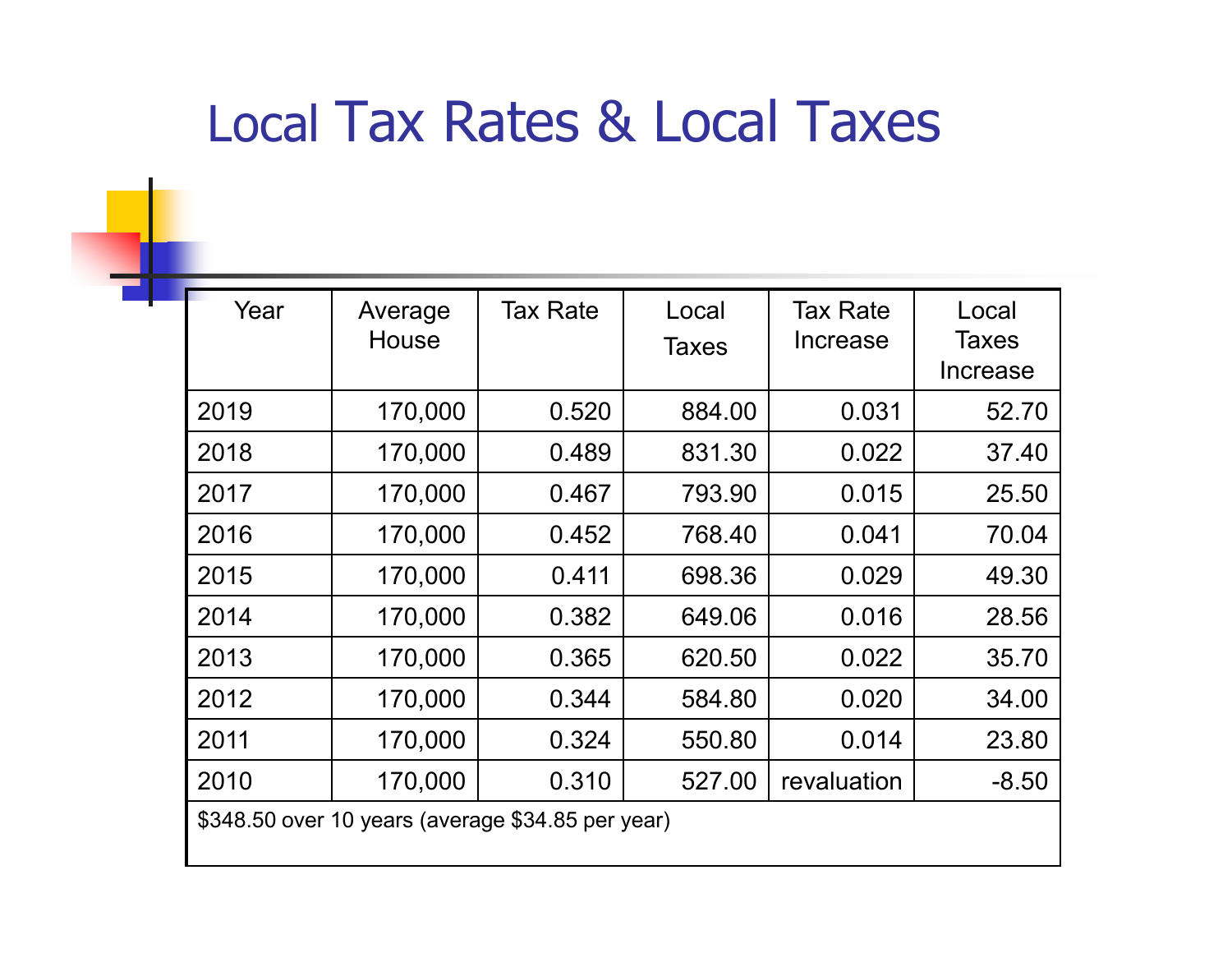#### School/County (Combined) Tax Rates & Taxes

| Year | Average<br>House | County/School<br>Tax Rate | County/School<br><b>Taxes</b> | County/School<br>Rate Increase | County/School<br>Taxes<br>Increase |
|------|------------------|---------------------------|-------------------------------|--------------------------------|------------------------------------|
| 2018 | 170,000          | 2.208                     | 3,753.60                      | 0.113                          | 193.80                             |
| 2017 | 170,000          | 2.094                     | 3,559.80                      | 0.102                          | 173.40                             |
| 2016 | 170,000          | 1.992                     | 3,386.40                      | 0.036                          | 61.20                              |
| 2015 | 170,000          | 1.956                     | 3,325.20                      | 0.066                          | 112.20                             |
| 2014 | 170,000          | 1.890                     | 3,213.00                      | 0.043                          | 73.10                              |
| 2013 | 170,000          | 1.847                     | 3,139.90                      | 0.013                          | 22.10                              |
| 2012 | 170,000          | 1.834                     | 3,117.80                      | 0.009                          | 15.30                              |
| 2011 | 170,000          | 1.825                     | 3,102.50                      | 0.097                          | 164.90                             |
| 2010 | 170,000          | 1.728                     | 2,937.60                      | revaluation                    | 60.35                              |
|      |                  |                           |                               |                                |                                    |

\$876.35 over 9 years (average \$97.37 per year)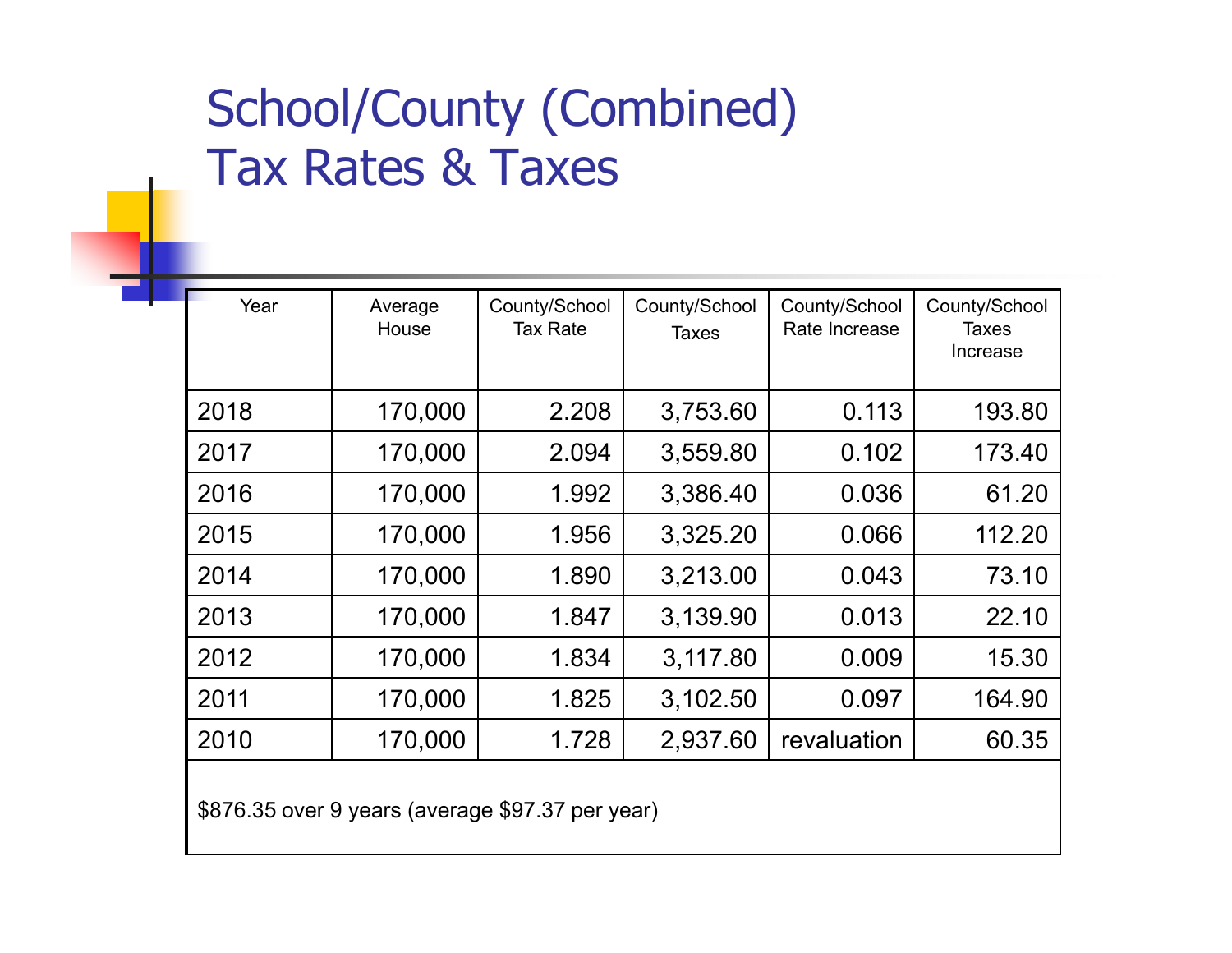#### County/School/Local 2018 compared to 2017, Total tax dollars

|             | 2018         | 2017         | change     | per average<br>home |
|-------------|--------------|--------------|------------|---------------------|
| County      | 2,666,668.61 | 2,531,456.16 | 135,212.45 | 107.10              |
| School      | 2,474,829.00 | 2,363,625.00 | 111,204.00 | 86.70               |
| _ocal       | 1,138,112.71 | 1,090,802.30 | 47,310.41  | 37.40               |
| Пotal Taxes | 6,279,610.32 | 5,985,583.46 | 686,244.54 | 231.20              |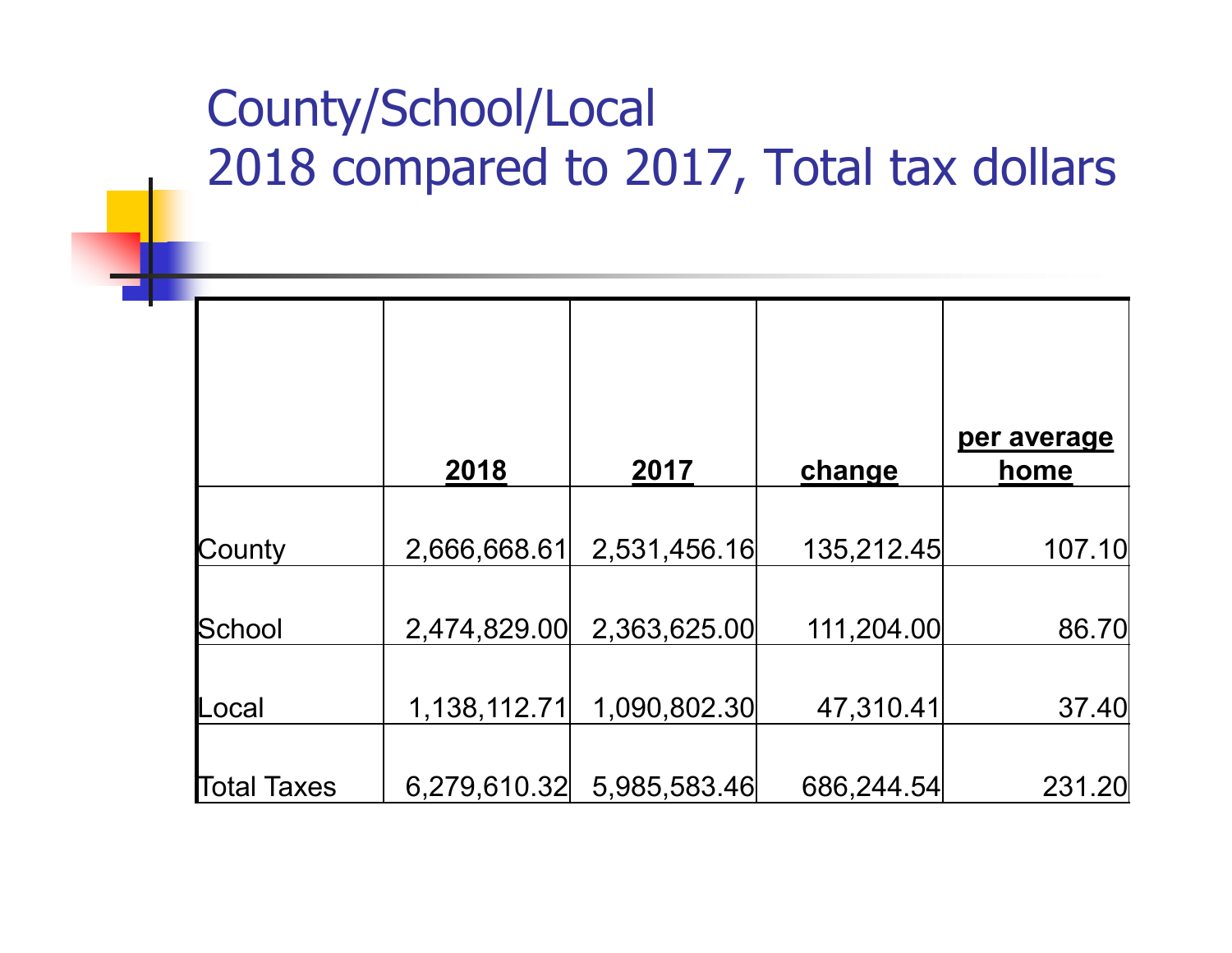#### County/School/Local 2018 compared to 2017, Average Home Assessed at 170,000

|                    | 2018     | 2017     | change |
|--------------------|----------|----------|--------|
|                    |          |          |        |
| County             | 1,948.20 | 1,841.10 | 107.10 |
|                    |          |          |        |
| School             | 1,805.40 | 1,718.70 | 86.70  |
|                    |          |          |        |
| Local              | 831.30   | 793.90   | 37.40  |
|                    |          |          |        |
| <b>Total Taxes</b> | 4,584.90 | 4,353.70 | 231.20 |